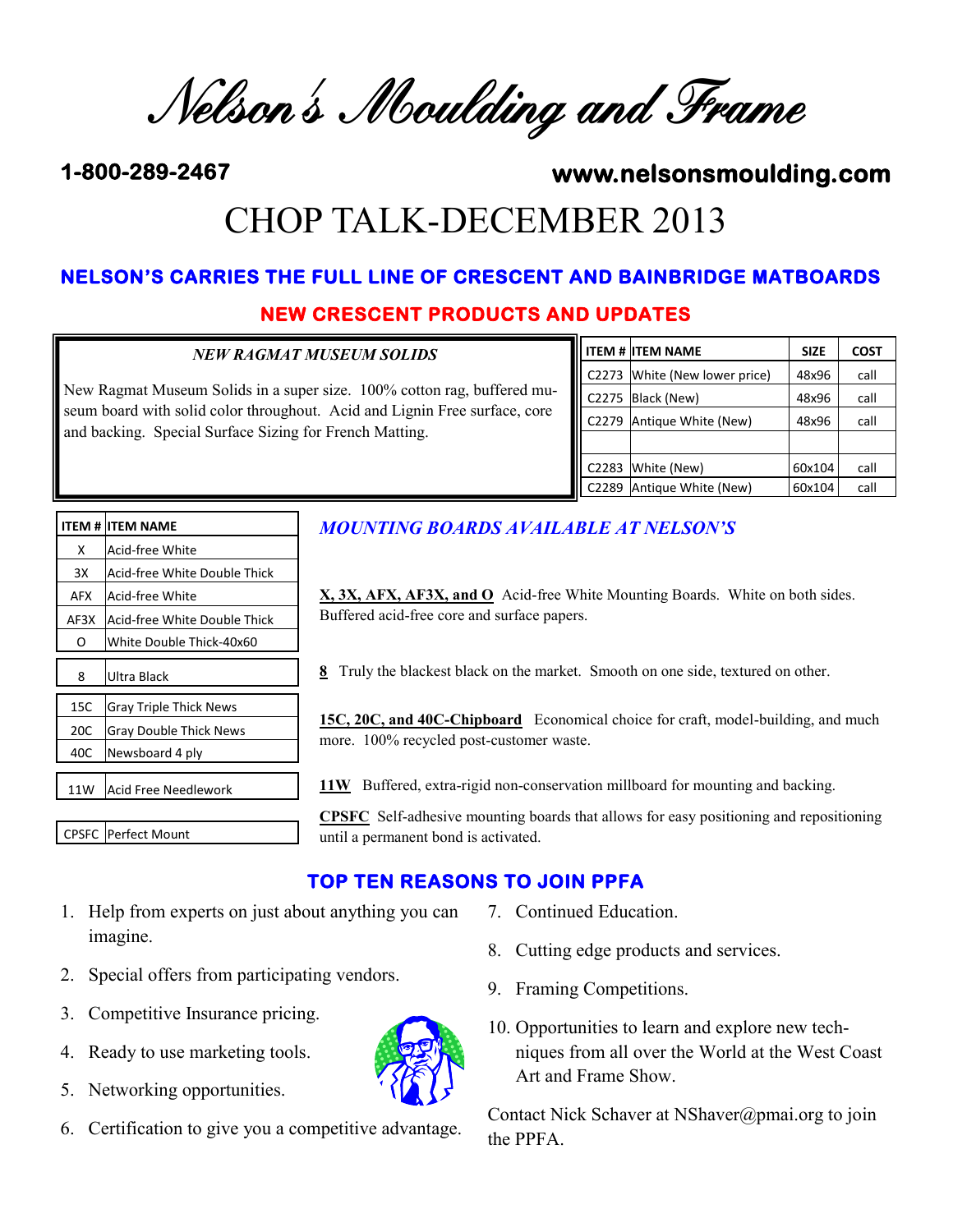#### **SPRING SEMINAR**

Join us for our annual Spring Seminar! We are currently in the planning stages of the seminar, to be held at Nelson's Moulding and Frame sometime in April. The plan is to have 3-4 "hands-on" workshops. Do you have suggestions of what you would like as a "hands-on" workshop?

Seminars are a great opportunity to get together with other framers, network, gain knowledge. It can create a vast array of new ideas for you Frame Shop, we look forward to seeing you there. Call Yvonne at 1-800-289-2467 to share workshop ideas.

#### **Kim Smith, Perception Gallery**

Kim began his career at Hefner's in 1976, He also does written appraisals for esgaining a great deal of knowledge, giving him the ability to open his own gallery in 1989.

Kim buys and sells fine art, working with listed American European Artists from 1850-1960. He specializes in period reproduction framing.

He also offers conceptual framing, in which he designs a frame for a customers item. He offers Fine Art Conservation, cleans, repairs and restores.

Please take a moment to peruse our expansive collection of wildlife prints and gifts, or explore the artist pages at Reflectiveartinc.com, where you can gain insight into the inspiration and dedication forging our breathtaking images. We

tates, insurance companies and donations. He offers free appraisals to customers. He is located at 210 E. Fulton St., Grand Rapids, MI 49503.

Business phone is: 616-451-2393 or email him at ionia7@aol.com.



#### **Reflective Art Inc.-A Family owned business based here in Michigan**

Reflective Art Inc. is a family owned business that was established almost 30 years ago in beautiful Grand Rapids, MI. Whether in its provisions of nature themed artwork and giftware, Reflective Art is synonymous with integrity, establishing deep-rooted relationships with the remarkably talented artists providing world-class paintings. This allencompassing virtue of Reflective Art derives from its passion for preservation of the natural world.

invite you to share in our committed passion for the wildlife, scenery masterpieces, patriotic, western, masters, and religious images. We are continually growing and adding new images. We invite you to visit our website, reflectiveartinc.com, follow us on Twitter, and "Like" us on Facebook.

You can find our products anywhere from the corner "mom and pop" shops to the big retail-chain stores. We are always looking for new ideas and designs. We take pride in our interactive customer service and ability of our sales team to build relationships with our accounts. Our value-driven products, personal touch, and business attributes allow us to exceed our customer's expectations.

#### **PPFA MEETING HIGHLIGHTS**

PPFA meeting was wonderful! The Great Lakes Chapter and Ohio Chapter Professional Picture Framers Association joined together in Novi on November 3, 2013.



Bonnie Palizzi, from Designer's Wall presented a seminar and a "hands-on" workshop to over thirty atten-

dees. Bonnie has 30 years of experience as a custom picture framer. She is the inventor of the Flexible Fillet and the Flexible Accents and has also created several other applications used to enhance your framing design. She focused on "Bringing back the custom in custom framing". Many visual aids and then a "hands-on" workshop really helped to bring this concept home.



The PPFA welcomed vendors from Nelson's Moulding and Frame, Urban Ashes, Larson-Juhl, Gemini, Crescent,

Frame Specialties, Roma, TC Moulding and Nielsen and Bainbridge. The vendor show provided an opportunity for framers to see new moulding collections, matboards and products.

The Print Frame Competition for the Great Lakes Chapter was held and the Ohio Chapter held their Print and Open Competition. Congratulations to John Barlowe of Frame Shop Art Gallery in Holland, Ohio for winning first place in both the Print and Open Competition.

The Print Competitions are an excellent opportunity to gain experience, receive constructive feedback, and challenge yourself as a framer. Use your competition piece as an example of your professionalism in your frame shop and in your advertising materials.

The PPFA announced that it updated the "Find a Framer". The new PPFA Members advantage program has been a great success with most PPFA members saving \$800 in coupons/discounts from their vendors.

A wonderful luncheon truly made this meeting a delicious event!

Contact Nick Schaver at NShaver@pmai.org to join the PPFA.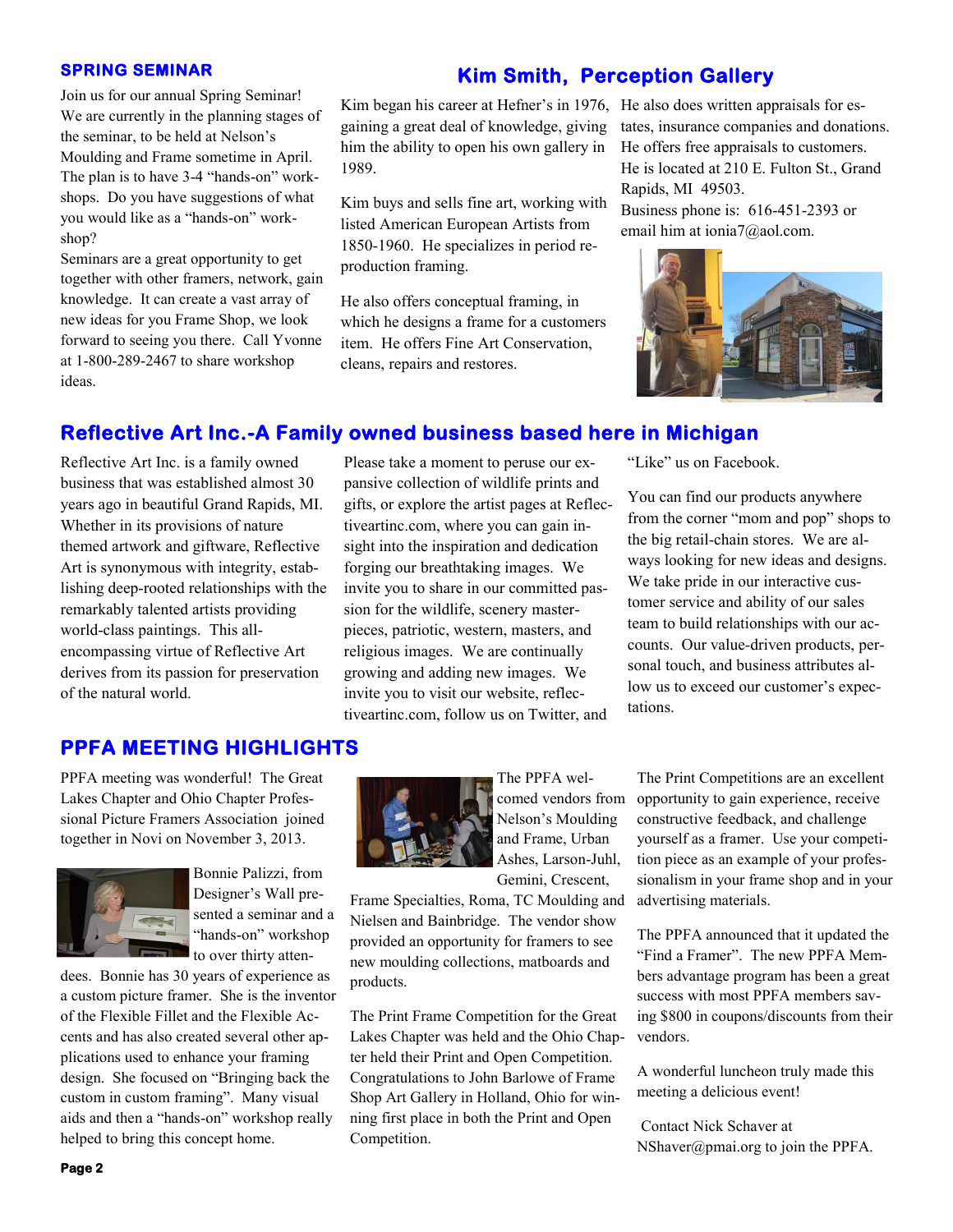## **BRANDY'S REVITALIZED SPINNER**

Brandy's Custom Framing took a used spinner with worn display fabric and revitalized it! Armed with a 12' roll of indoor/outdoor carpeting purchased at Home Depot (utilized on the other wall displays in shop) , a gallon of carpet glue, a trowel with small teeth and a staple gun, they were ready to go.

The old fabric was pulled off the spinner down to the raw wood, the carpet was measured, and the base of the spinner was removed. Now came the hard part. It was definitely a three person job, so Brandy, her Father and Husband teamed up to recarpet. They rolled the carpet out with the backside up and laid the spinner horizonally on top. They started the carpet about one third of the way into a panel so that the edge wouldn't be directly in the center where the Velcro on the back of the moulding samples could pick it up and they also didn't want the edge of the carpet to be visible on one of the corner edges of the panels.



# **THREE GREAT REASONS TO ORDER WOOD CHOPS FROM NELSON'S!**

Nelson's Moulding and Frame has offered the highest quality of wood moulding and framing products for over 55 years as a family owned business.

Look forward to excellent customer service; resolutions to concerns and a wonderful, welcoming attitude.

The experience of our production staff is outstanding. They take pride in providing you with quality chops.

#### *55 Years of Quality Assisted Shipping Program Framer's Insurance*

Assisted Shipping Program designed especially for you!

Nelson's has always covered a large percent of the shipping cost of our chops. Oftentimes, you will receive a chop shipping rate between \$2.85 and \$6.75 depending on your location.

What amazing savings as every extra savings counts in today's economy.

Framer's Insurance!

Nelson's provides a great program to assist the framer when mistakes happen; like you drop the chop, run a nail through it...etc.

Replacements for mouldings *damaged by the customer* will be charged at *half price,* plus shipping.

We look forward to serving you!

# **BERKSHIRE MATBOARD LINE**  *YOUR VOTE COUNTS!!!*



Crescent carries the full line of Berkshire matboards with over 300 colors to choose from. Berkshire matboards were designed to meet the demands of the larger volume mat décor manufacturer for a lesser cost. All the Berkshire matboards are buffered to be PH neutral.

Nelson's Moulding and Frame will be adding 20 Berkshire matboards to our Crescent line of matboards.

Currently, we are looking for your favorite colors. Please call Yvonne at 1-800-289-2467 to *vote for your favorite colors*.